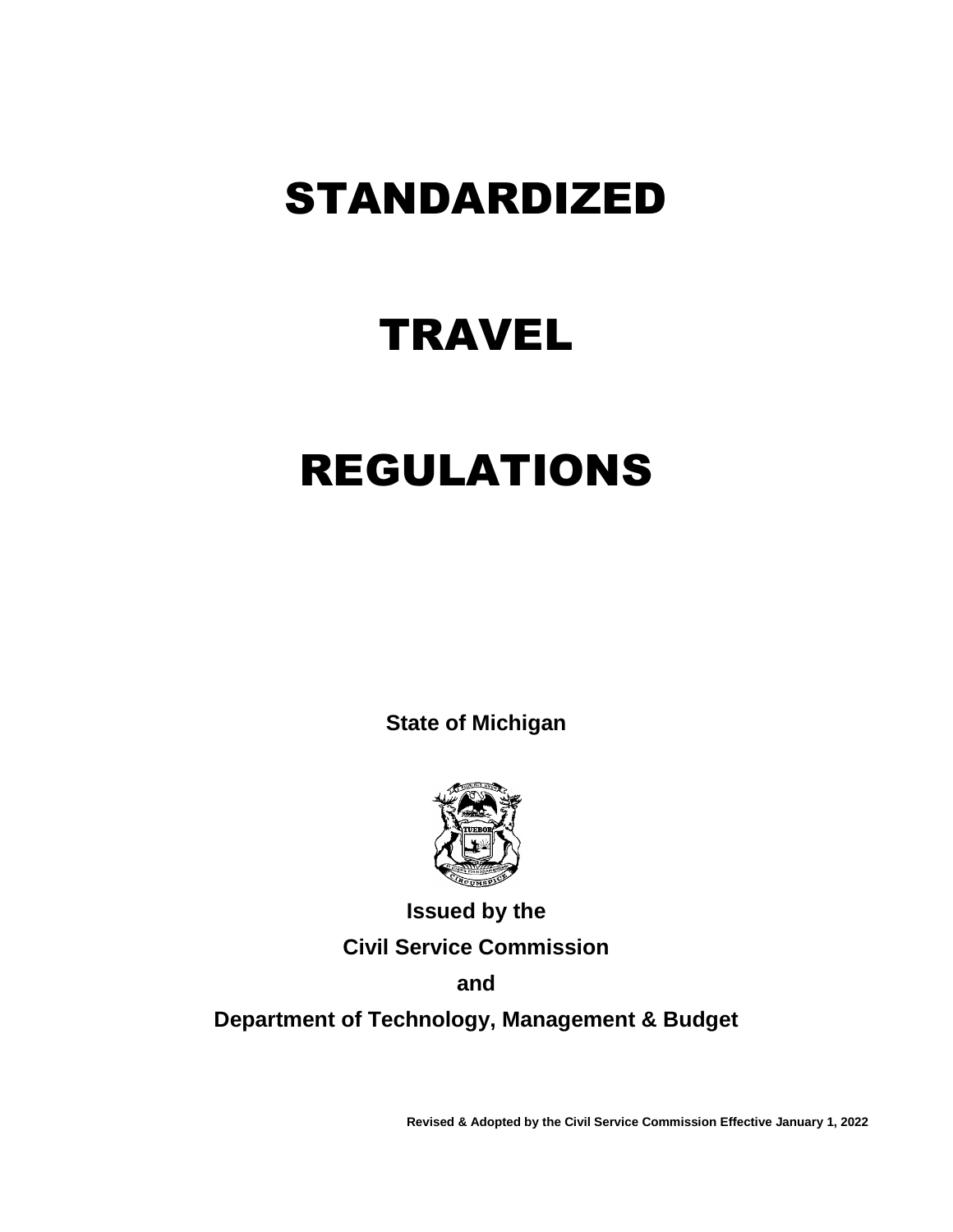# **TABLE OF CONTENTS**

| 3.1 |                                                                     |   |  |  |  |
|-----|---------------------------------------------------------------------|---|--|--|--|
| 3.2 |                                                                     |   |  |  |  |
| 3.3 |                                                                     |   |  |  |  |
| 3.4 |                                                                     |   |  |  |  |
|     |                                                                     | 2 |  |  |  |
| 4.1 |                                                                     |   |  |  |  |
| 4.2 |                                                                     |   |  |  |  |
|     |                                                                     |   |  |  |  |
| 5.1 |                                                                     |   |  |  |  |
| 5.2 |                                                                     |   |  |  |  |
| 5.3 |                                                                     |   |  |  |  |
| 5.4 |                                                                     |   |  |  |  |
| 5.5 |                                                                     |   |  |  |  |
| 5.6 |                                                                     |   |  |  |  |
|     |                                                                     |   |  |  |  |
| 6.1 |                                                                     |   |  |  |  |
| 6.2 |                                                                     |   |  |  |  |
| 6.3 | Groups (Conferences, Conventions and Pre-Arranged Group Meetings) 7 |   |  |  |  |
|     |                                                                     | 8 |  |  |  |
| 7.1 |                                                                     |   |  |  |  |
| 7.2 |                                                                     |   |  |  |  |
| 7.3 |                                                                     |   |  |  |  |
| 7.4 |                                                                     |   |  |  |  |
| 7.5 |                                                                     |   |  |  |  |
|     |                                                                     |   |  |  |  |
| 8.1 |                                                                     |   |  |  |  |
| 8.2 |                                                                     |   |  |  |  |
| .9  |                                                                     |   |  |  |  |
| 9.1 |                                                                     |   |  |  |  |
| 9.2 |                                                                     |   |  |  |  |
| 9.3 |                                                                     |   |  |  |  |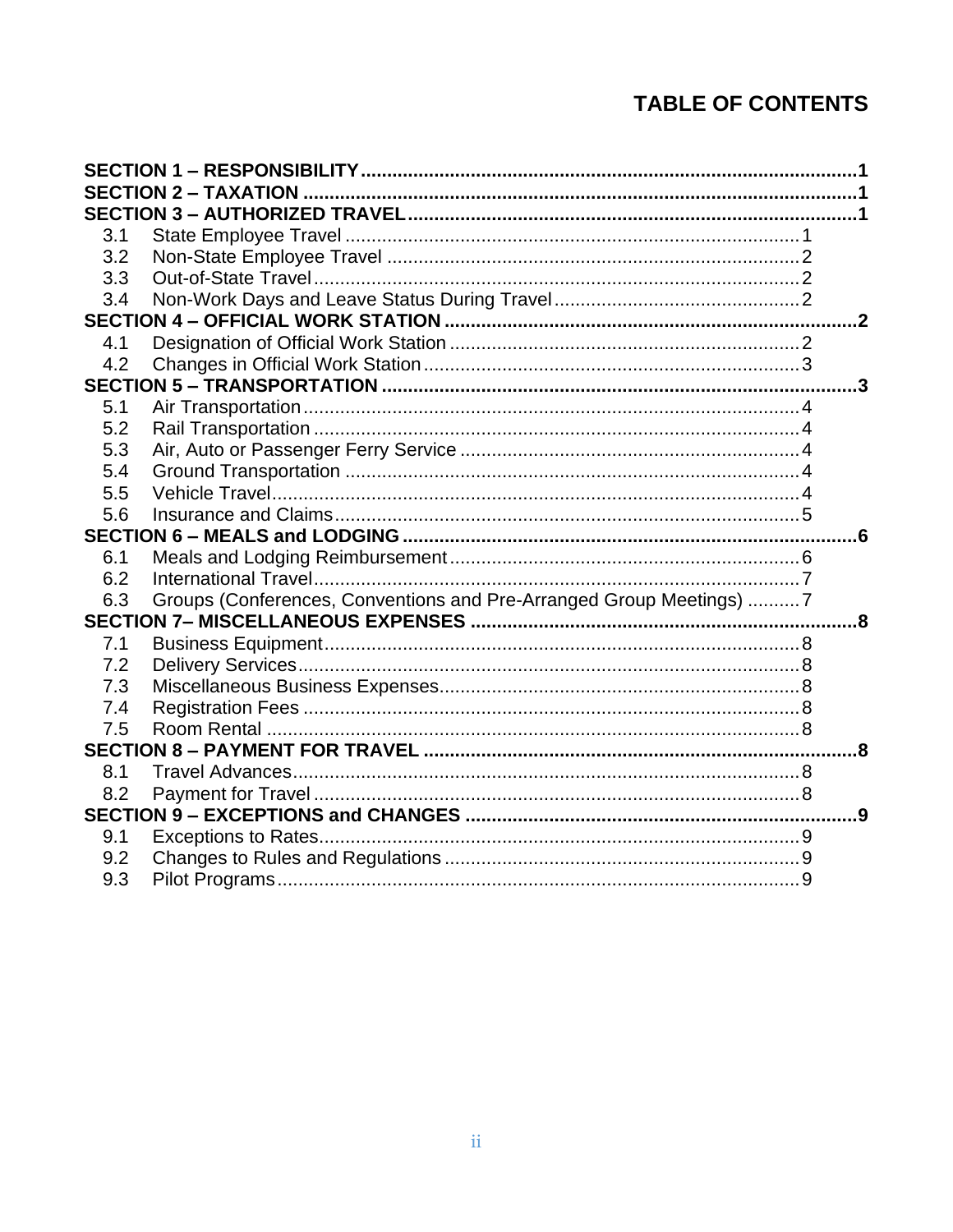# **FOREWORD**

The Michigan Civil Service Commission (MCSC) is authorized to adopt travel regulations and rate schedules for reimbursement of expenses incurred by classified state employees in connection with official state business.

The Department of Technology, Management & Budget (DTMB) performs this function for unclassified employees.

Direct questions on these regulations to:

- The travel coordinator in your agency's finance office.
- Vehicle and Travel Services (VTS) Department of Technology, Management & Budget 517-636-6000
- Office of Financial Management (OFM) Department of Technology, Management & Budget 517-241-4010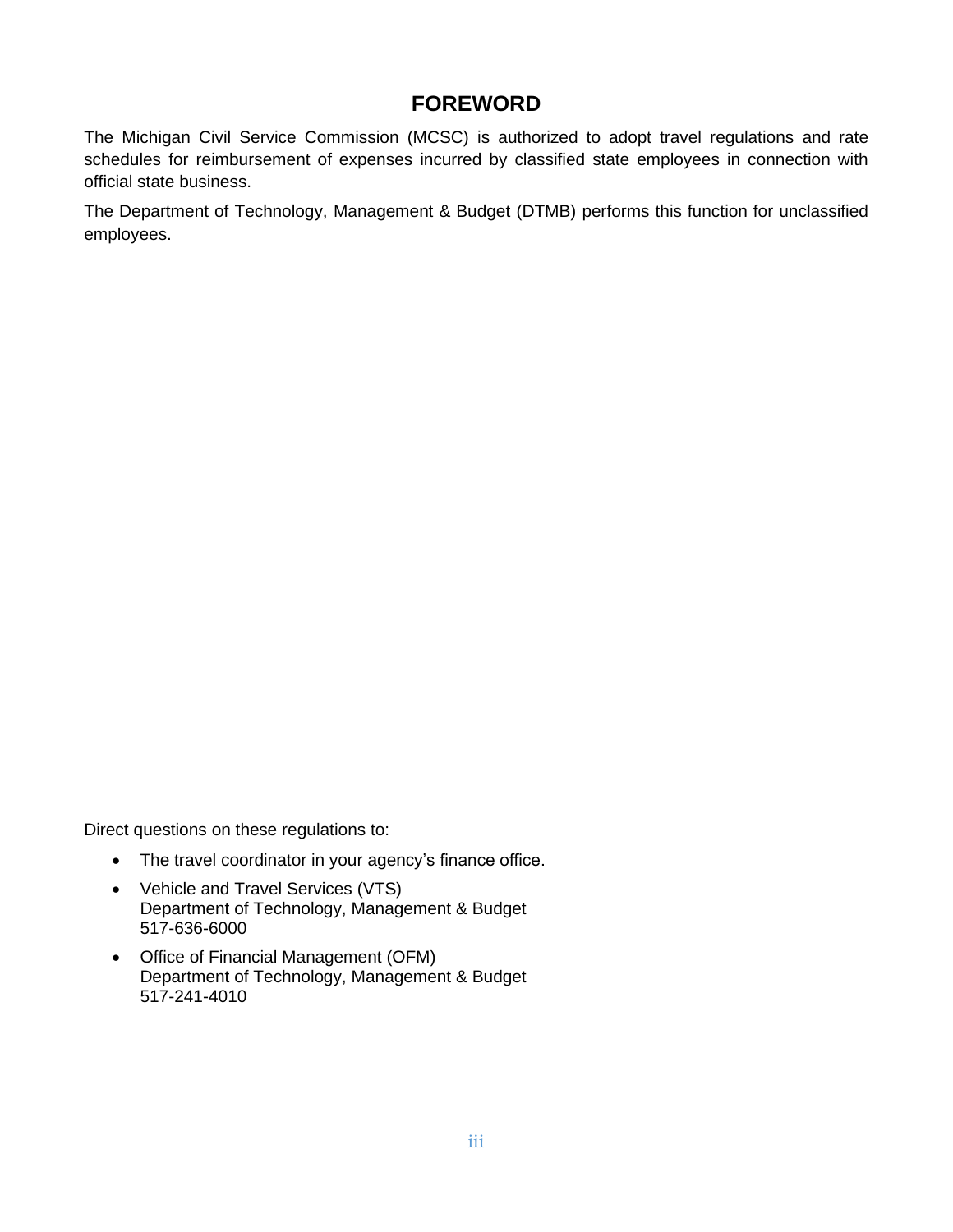# **STANDARDIZED TRAVEL REGULATIONS**

# <span id="page-3-0"></span>**SECTION 1 – RESPONSIBILITY**

All persons authorized to travel at state expense on official business are expected to incur expenses prudently in accordance with these regulations. Each traveler is responsible for seeking reimbursement for only individual expenses unless acting in a custodial capacity. Compliance with these regulations is the responsibility of the agency head and their designees.

Supervisors and other designated representatives authorized to approve travel reimbursement requests must ensure that:

- All travel is in the state's best economic interest and
- All travel expenses have been incurred in compliance with these regulations

# <span id="page-3-1"></span>**SECTION 2 – TAXATION**

Determining which travel expense reimbursements are taxable is outside the scope of the Standardized Travel Regulations. These regulations do not increase, lessen, or eliminate any tax liability imposed by the Internal Revenue Service (IRS). Employee reimbursements are subject to tax reporting and withholding based on applicable tax regulations. For guidance on the appropriate tax treatment of expense reimbursements, refer to the Financial Management Guide, Part IV, Chapter 6, Employee Expense Reimbursements.

# <span id="page-3-2"></span>**SECTION 3 – AUTHORIZED TRAVEL**

All travel must be authorized and approved. Agencies are responsible for defining the authorization and approval process for all travel.

#### <span id="page-3-3"></span>*3.1 State Employee Travel*

#### *Classified State Civil Service*

These regulations govern all employees in the classified state civil service, regardless of funding source. These regulations do not affect conditions of employment of employees under collective bargaining agreements and do not in all instances apply to these employees.

#### *Unclassified Service*

All unclassified employees are subject to these regulations, regardless of funding source, with these exceptions:

A. Elected officials of the executive branch and their appointees who are not members of the classified state civil service are exempt from these regulations for monetary limits only and are allowed actual and necessary expenses as certified by the traveler and approved by their authorized agent. All other requirements of the regulations apply.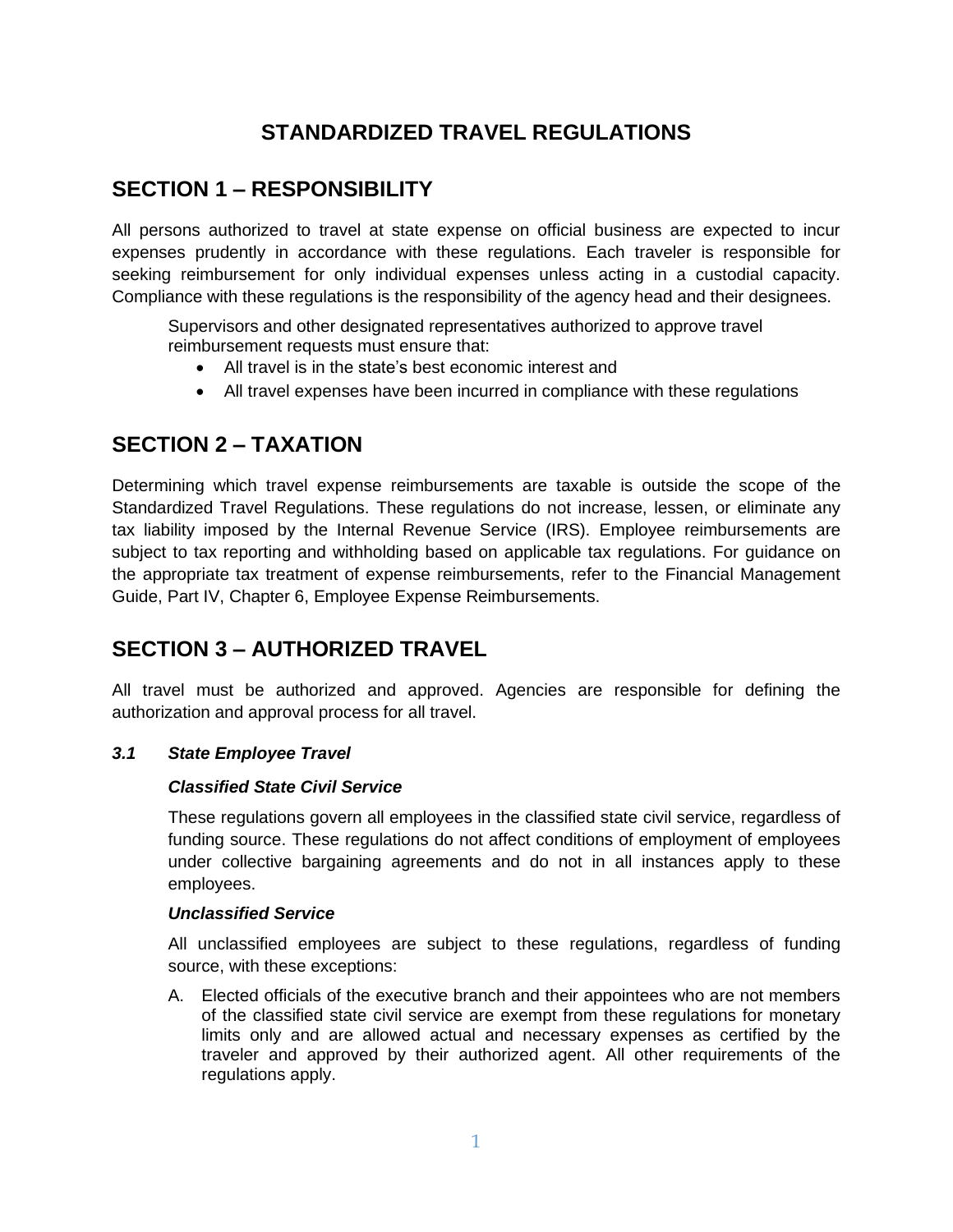B. Elected officials and employees of the legislative and judicial branches are exempt from these regulations.

#### <span id="page-4-0"></span>*3.2 Non-State Employee Travel*

Persons who are not state employees may be authorized to travel at state expense with prior authorization by an agency.

#### <span id="page-4-1"></span>*3.3 Out-of-State Travel*

Out-of-state and international travel must be authorized and approved under the agency's applicable travel authorization process.

#### <span id="page-4-2"></span>*3.4 Non-Work Days and Leave Status During Travel*

- A. An employee may be required to return to their official work station, remote work location or home for non-work days or paid holidays at the agency's discretion. An employee required to return is reimbursed actual travel costs up to the applicable maximum published state rates. Travel expense is not allowed while in annual leave status.
- B. During travel, an employee may voluntarily return to their official work station, remote work location or home for non-work days. Expense reimbursement for a voluntary return cannot exceed allowable meal and lodging costs that would have been incurred if the employee had remained at the travel assignment.
- C. An employee traveling on official business remains in authorized travel on non-work days at the agency's discretion unless:
	- 1. The employee returns to their official work station, remote work location or home,
	- 2. The employee travels to a non-work location, or
	- 3. The non-work day is preceded or followed by agency approved leave in compliance with the MCSC compensation plan.
- D. An employee traveling on official business who becomes incapacitated due to illness or injury for which sick leave use is allowed under Civil Service rules and regulations may remain in authorized travel for up to seven calendar days at rates up to the applicable maximum published state rates.

# <span id="page-4-3"></span>**SECTION 4 – OFFICIAL WORK STATION**

## <span id="page-4-4"></span>*4.1 Designation of Official Work Station*

Agencies are authorized to designate official work stations (OWS) as follows:

1. Office Employees. The official work station of an employee assigned to an office or specific location is either the area within a 50-mile radius of the employee's work address as designated by the Human Resources Management Network (HRMN) location code or a specific agency-defined area.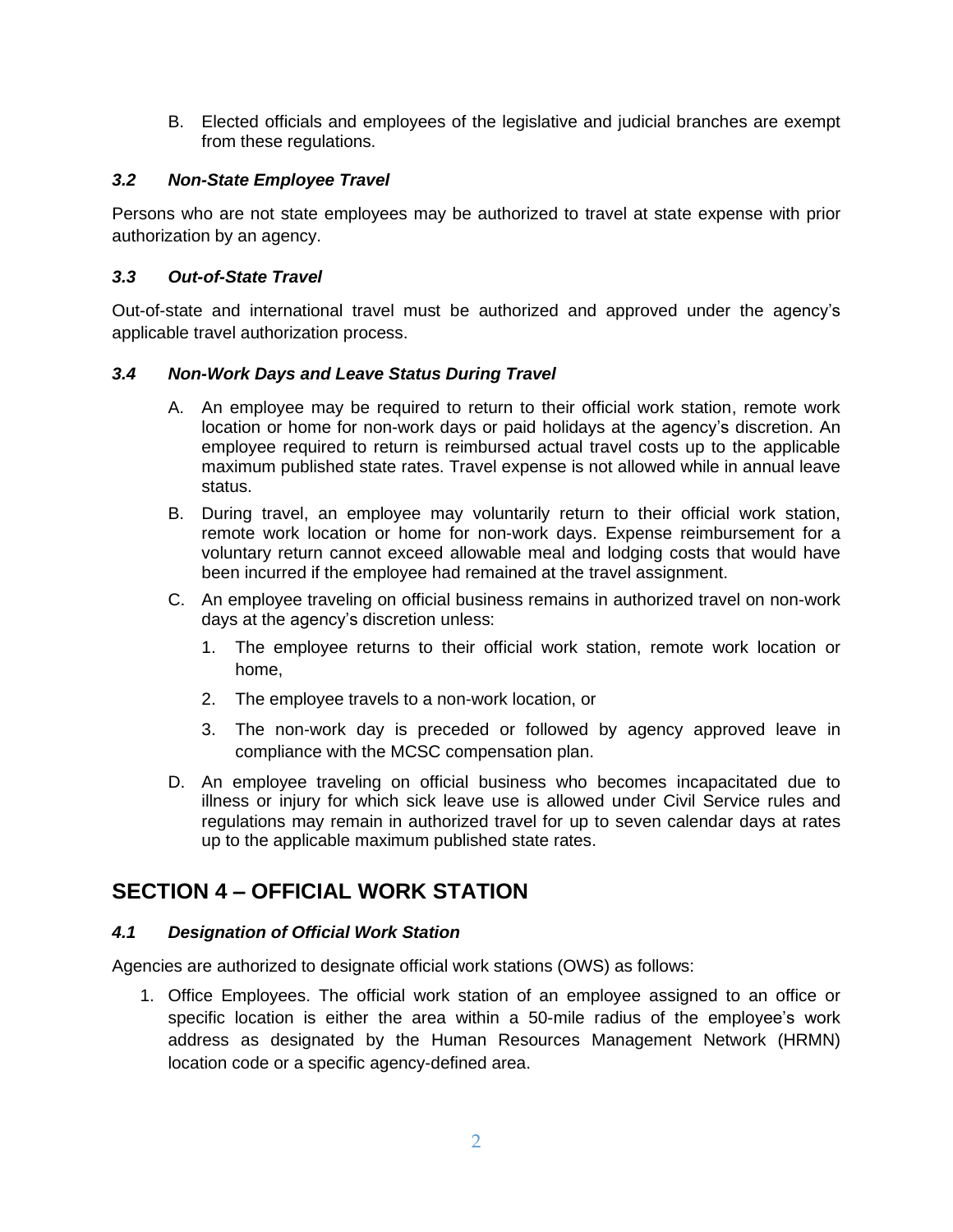- 2. Remote Work Employees. The official work station of an employee with an approved Remote Work Agreement is the area as defined by the agency in which the employee would normally work, but for the agreement.
- 3. Field Employees. The official work station of a field employee is the city or town of the employee's office, the city or town nearest to the area where the majority of the employee's work is performed, or such other area as designated by the agency provided that such designation is in the best interest of the state.

#### <span id="page-5-0"></span>*4.2 Changes in Official Work Station*

- A. An employee whose official work station changes for the state's convenience and benefit may be eligible for reimbursement of relocation and household moving expenses. Reimbursements are subject to income tax withholding under IRS Regulations. To qualify for relocation or household moving expenses, an employee must document their intent to change residence and move their residence within one year as a direct result of the relocation.
	- 1. The employee has one year after the official work station changes to submit their intent and relocate their residence. An employee documenting intent to relocate their residence may be reimbursed for expenses for up to 60 calendar days, including weekends and holidays, until the employee changes residence.
	- 2. With the agency's prior approval, an employee may be reimbursed for up to 3 round trips with one additional family member, for up to 9 cumulative calendar days, to a new official work station to secure housing.
	- 3. In cases of hardship in occupying a new residence, an agency may grant an extension, but the total reimbursement period cannot exceed 180 calendar days.
	- 4. Household moving expenses may be paid if the distance from the employee's present residence to the new official work station is 50 miles farther than to the old official work station. Reimbursement of household moving expenses is outlined in Administrative Guide Procedure 0430.01, *Payment of Household Moving Expenses*.
- B. An employee in any of the following situations is not eligible for reimbursement of relocation and household moving expenses:
	- 1. An employee displaced by a reduction in force who exercises employment preference.
	- 2. An employee whose official work station changes for the employee's convenience and benefit.
	- 3. An employee who does not document intent to relocate their residence within one year from the change in official work station.
	- 4. An employee who does not change their residence.

# <span id="page-5-1"></span>**SECTION 5 – TRANSPORTATION**

All travel must be planned to use the most practical cost-effective means. Travelers incurring expenses based on personal preference are responsible for paying any additional costs.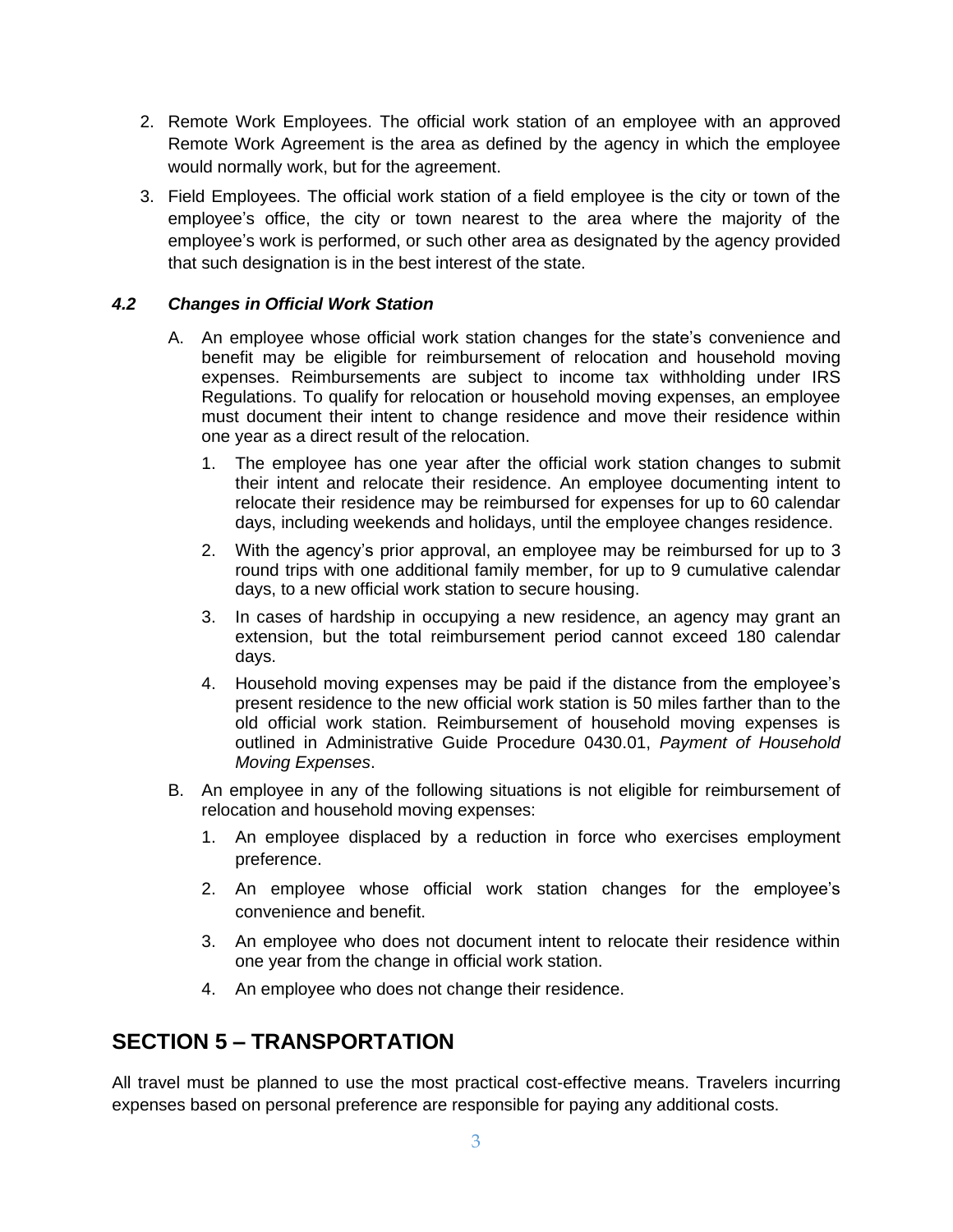#### <span id="page-6-0"></span>*5.1 Air Transportation*

- A. Commercial Airlines: Travelers must book all commercial air travel through the state's contracted travel agency. Air travel must be at the lowest available airfare indicated by the travel agent considering total cost and time. Round-trip tickets shall be secured if practical and economical.
- B. Baggage Fees: Reimbursement of the baggage fee for one piece of personal luggage is allowed; reimbursing overweight or additional bag fees is not. Reimbursing baggage fees for business-related materials is allowed with a receipt and detailed explanation.
- C. State-Owned or Chartered Aircraft: Using state-owned or chartered aircraft is permitted if in the state's best interest.
- D. Privately Owned Aircraft: Reimbursement for using privately owned aircraft is prohibited.

#### <span id="page-6-1"></span>*5.2 Rail Transportation*

Travelers can book commercial rail travel through the state's contracted travel agency. Travelers must book the lowest available fare.

#### <span id="page-6-2"></span>*5.3 Air, Auto or Passenger Ferry Service*

Reimbursement for the cost of travel by ferry is allowed if in the state's best interest.

#### <span id="page-6-3"></span>*5.4 Ground Transportation*

The cost of transportation from the traveler's home, remote work location or official work station, whichever is closer, to and from a station or terminal is reimbursable. Travelers must use the most cost-effective option considering total costs including employee time, mileage, parking, and tolls. Receipts are required when obtainable for all cash fares claimed as reimbursable items such as taxis, shuttles, ferries, buses, and other public transportation.

- A. Hotel Shuttle: Travelers should contact the hotel before travel to determine if this service is offered and make necessary arrangements.
- B. Taxi or Airport Shuttle: If a hotel shuttle is not an option, the traveler should consider using a taxi or airport-operated shuttle service in the Ground Transportation area at the airport.
- C. Rental Vehicle: Reimbursement for using a rental vehicle may be authorized by the agency. Reservations should be made through the state's contracted travel agency.

#### <span id="page-6-4"></span>*5.5 Vehicle Travel*

- A. State-Provided Vehicles: Vehicle and Travel Services issues policies on requisition and use of its state-provided vehicles. Agency-owned vehicles are covered by the respective agency's rules.
- B. Privately-Owned Vehicles: Using privately-owned vehicles for official travel must be authorized and approved by the traveler's agency.
	- 1. Mileage Reimbursement for Private-Owned Vehicle Use: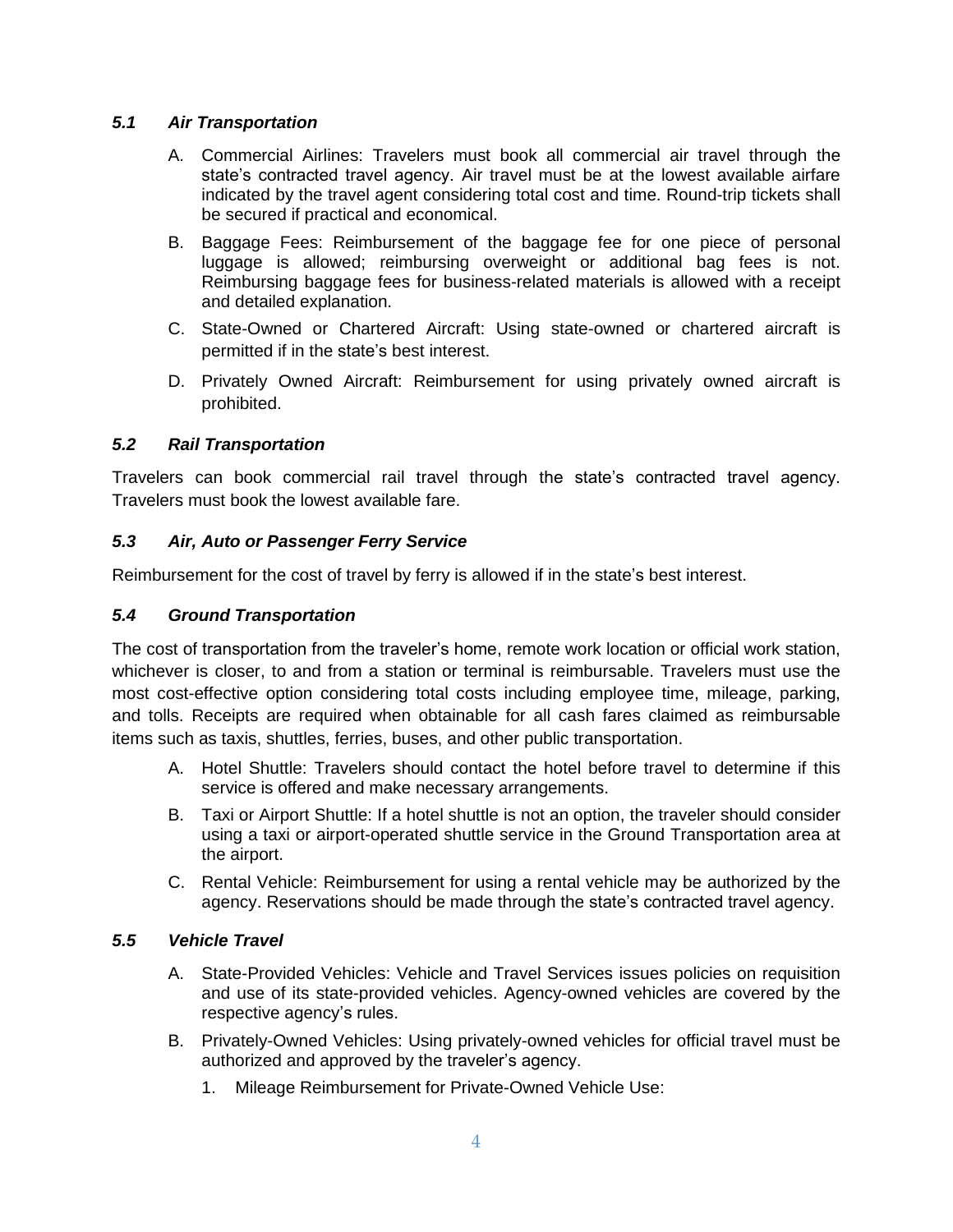- a. Mileage reimbursement is never allowed for travel between employees' homes, remote work locations, and official work stations.
- b. An employee cannot receive a combination of standard and premium mileage reimbursement during an assignment or trip. Mileage must be reported from point to point and is allowed based on an agency-specified mapping tool or method. Reimbursement for official travel between locations within the official work station is allowed.
- c. Reimbursement for vicinity mileage incidental to conducting official business is allowed. Documentation must provide sufficient detail to justify mileage claimed.
- d. An employee may start or end travel at their home, remote work location or the official work station at the agency's discretion. When travel starts or ends at the employee's home or remote work location, mileage reimbursement is based on round-trip mileage to the field assignment but cannot exceed the reimbursement available if the travel had started and ended at the official work station.
- C. Miscellaneous Vehicle Expenses: The following table identifies eligibility for reimbursement of miscellaneous expenses associated with using a vehicle for business travel.

| <b>Expense</b>                                                           | <b>State-Provided Vehicle</b>                                                                                             | <b>Privately-Owned</b><br><b>Vehicle</b>               | <b>Rental Vehicles</b>                                 |
|--------------------------------------------------------------------------|---------------------------------------------------------------------------------------------------------------------------|--------------------------------------------------------|--------------------------------------------------------|
| Parking charges,*<br>metered parking,                                    | Yes. Receipts must be<br>submitted when obtainable.                                                                       | Yes. Receipts must<br>be submitted when<br>obtainable. | Yes. Receipts<br>must be submitted<br>when obtainable. |
| <b>Daily State Park</b><br><b>Permits</b>                                | Yes. Receipts must be<br>submitted when obtainable.                                                                       | Yes. Receipts must<br>be submitted when<br>obtainable. | Yes. Receipts<br>must be submitted<br>when obtainable. |
| <b>Out of State</b><br><b>Bridge and road</b><br>tolls**                 | Yes. Receipts must be<br>submitted when obtainable.                                                                       | Yes. Receipts must<br>be submitted when<br>obtainable. | Yes. Receipts<br>must be submitted<br>when obtainable. |
| Fuel, repairs,<br>antifreeze, towing,<br>etc.                            | Yes, through the state-<br>designated fuel card, VTS,<br>Maintenance Assistance<br>Program, or agency-defined<br>process. | Included in the<br>mileage<br>reimbursement<br>rate.   | Fuel expenses are<br>reimbursable with<br>a receipt.   |
| Parking tickets,<br>moving violations,<br>late fees, and<br>other fines. | No.                                                                                                                       | No                                                     | No                                                     |

\*No reimbursement for parking costs normally incurred by an employee when not traveling.

\*\*No receipt is required for Mackinac Bridge tolls.

#### <span id="page-7-0"></span>*5.6 Insurance and Claims*

When a state-provided vehicle is damaged in an accident or collision, the driver must contact the Maintenance Assistance Program provided by VTS to report the incident.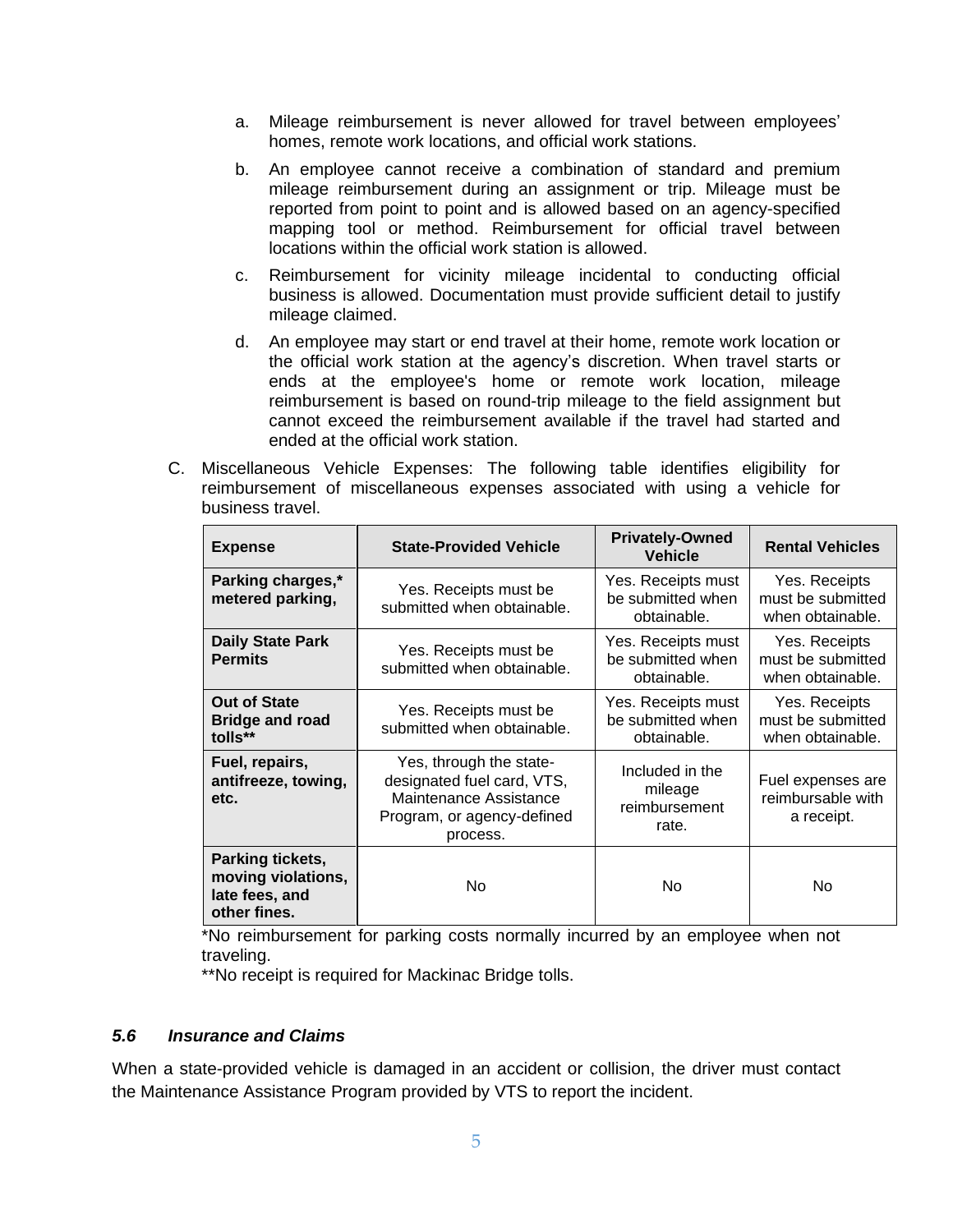When a driver incurs damages to a privately owned vehicle used for official state business, a claim may be submitted to the State Administrative Board for consideration; the state may reimburse the lesser of the private auto insurance deductible or actual damages up to \$999.99. Agencies must reimburse the employee according to the State Administrative Board's determination of the claim.

# <span id="page-8-0"></span>**SECTION 6 – MEALS and LODGING**

The MCSC adopts reimbursement rates for meals and lodging based on the joint recommendation of the State Personnel Director and the DTMB. The applicable published state rate schedule represents the maximum approved reimbursement rates for authorized travel. Personal expenses, including alcoholic beverages, are not reimbursable.

An employee is not eligible for reimbursement of meal or lodging costs that are:

- Purchased within the official work station.
- Purchased within a 50-mile radius or other agency defined area of the employee's remote work location.
- Purchased within the employee's official city of residence.
- Furnished without charge.
- Purchased for guests, unless incurred when acting in a custodial capacity, which must be fully explained for reimbursement.

#### <span id="page-8-1"></span>*6.1 Meals and Lodging Reimbursement*

An employee is eligible for reimbursement of actual meal and lodging costs up to the applicable maximum published state rates in effect.

The per diem allowance may be authorized by an agency when an employee is on an extended assignment or in conjunction with relocation as defined in Section 4.2. The per diem allowance will be held to include all charges for meals, lodging and incidental expenses. It may be established when it is to the mutual benefit of the employee and state.

All receipts supporting travel expenses must have the following elements clearly printed to be acceptable:

- Date expense incurred
- Amounts
- Vendor name and city
- Itemized purchases
- General description of the items
- A. Meals
	- 1. Reimbursement for the actual cost of meals cannot exceed the applicable maximum published state rate, including tax and gratuities, except for prearranged meals occurring as part of a group function identified in official program literature with a receipt.
	- 2. When the duration of travel includes a partial day, the following schedule determines eligibility for meal reimbursements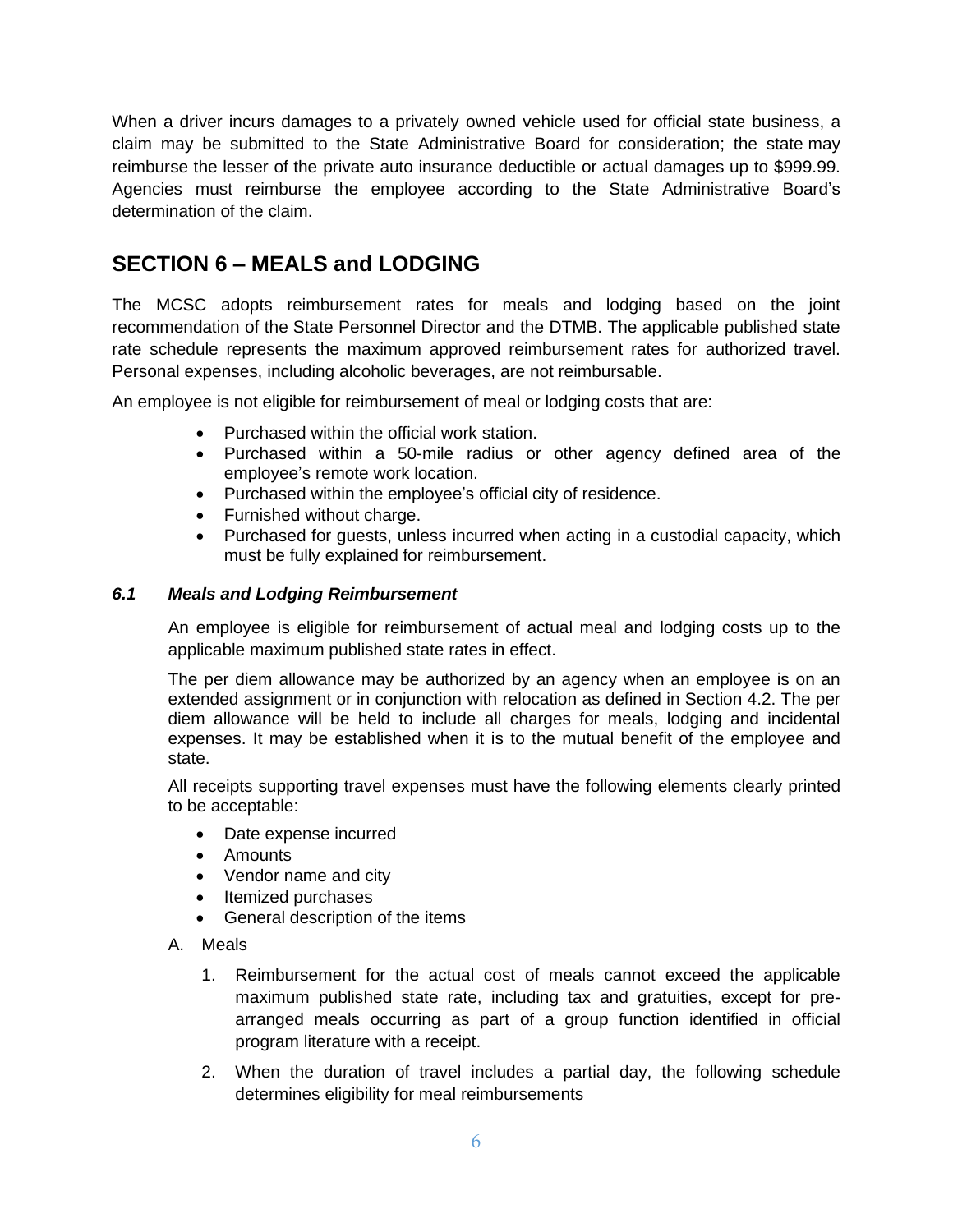| <b>Reimbursable Meal</b> | <b>Travel begins before</b> | And travel extends past |
|--------------------------|-----------------------------|-------------------------|
| <b>Breakfast</b>         | 6:00 a.m.                   | 8:30 a.m.               |
| Lunch                    | 11:30 a.m.                  | 2:00 p.m.               |
| Dinner                   | 5:30 p.m.                   | 8:00 p.m.               |

Overnight travel examples with partial days:

| <b>Departure</b>   | <b>Return</b>      | <b>Eligible Meals</b>              |
|--------------------|--------------------|------------------------------------|
| June 1, 9:00 a.m.  | June 4, 8:00 p.m.  | June 1 - Lunch & Dinner            |
|                    |                    | June 2 - Breakfast, Lunch & Dinner |
|                    |                    | June 3 - Breakfast, Lunch & Dinner |
|                    |                    | June 4 - Breakfast & Lunch         |
| June 1, 3:00 p.m.  | June 2, 10:30 a.m. | June 1 - Dinner                    |
|                    |                    | June 2 - Breakfast                 |
| June 1, 11:30 a.m. | June 2, 2:30 p.m.  | June 1 - Dinner                    |
|                    |                    | June 2 - Breakfast & Lunch         |

3. If an employee is eligible for reimbursement of more than one meal in a day, the amount expended for each meal in the day is left to the employee's discretion. Reimbursement is limited to the combined total of the applicable published meal rates of the eligible meals.

## B. Lodging

- 1. Employees choosing lodging based on personal preference are responsible for paying any additional costs incurred.
- 2. Reimbursement for the actual cost of lodging cannot exceed the applicable maximum published state rate plus taxes and authorized business-related fees except when:
	- a. Booking conference lodging supported by program literature and a receipt.
	- b. Lodging at the published state rate is unavailable and is booked through the contracted travel agency. Reimbursement requests must be supported by confirmation from the travel agency with a receipt.

## <span id="page-9-0"></span>*6.2 International Travel*

An employee may be reimbursed for meal and lodging with receipts during travel outside the continental United States, Alaska, Hawaii, and Puerto Rico up to the U.S. Department of State Foreign meal and lodging per diem rate schedule based on the US dollar rate in effect when traveling.

## <span id="page-9-1"></span>*6.3 Groups (Conferences, Conventions and Pre-Arranged Group Meetings)*

All meetings of state agencies must be held in a facility owned, leased, being purchased, or operated by this state, the federal government, a unit of local government, or a state-supported institution, unless the agency authorizes a different location.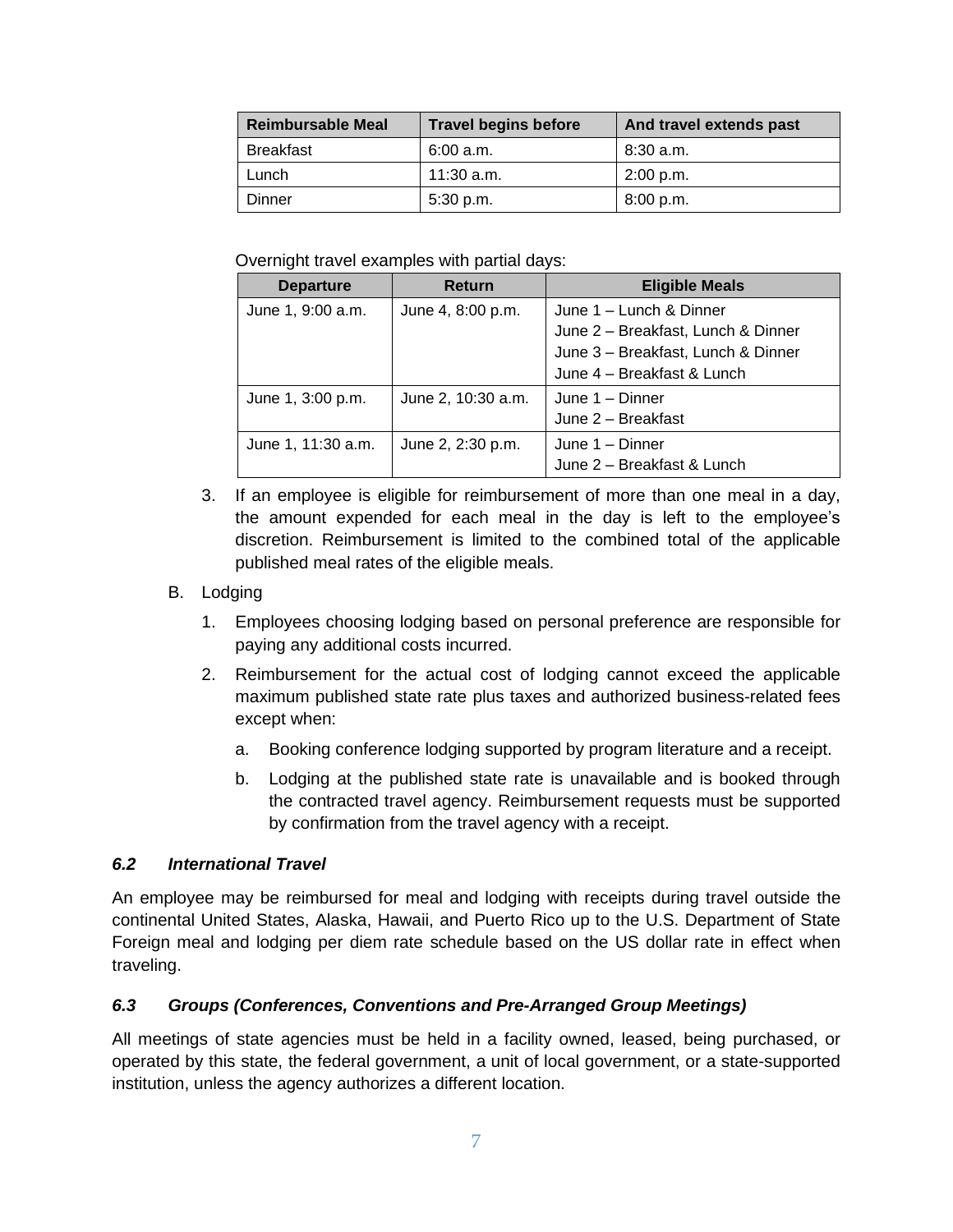Agencies must obtain prior approval from Vehicle and Travel Services before entering into an agreement with a venue for group meals or lodging above the published state rates, regardless of funding source. Group rates do not include reasonable service fees, room fees, or gratuities.

# <span id="page-10-0"></span>**SECTION 7– MISCELLANEOUS EXPENSES**

Employees may be reimbursed for expenses incidental to official state business travel, including the following, if approved by the agency:

## <span id="page-10-1"></span>*7.1 Business Equipment*

The cost of handling, rental, setup, or shipping of equipment, displays, or other business-related items may be allowed if supported by a receipt and detailed explanation.

## <span id="page-10-2"></span>*7.2 Delivery Services*

The cost of delivery services may be allowed if supported by a receipt and detailed explanation.

## <span id="page-10-3"></span>*7.3 Miscellaneous Business Expenses*

Charges may be reimbursed for fax, scanning, phone, postage, internet, or other business services, if supported by a receipt or documentation. A detailed explanation may be required for reimbursement.

## <span id="page-10-4"></span>*7.4 Registration Fees*

Registration fees for conventions or meetings of associations or organizations are reimbursable with a receipt and copy of the agenda. The documentation must indicate whether a meal was included.

## <span id="page-10-5"></span>*7.5 Room Rental*

Rental of special hotel or meeting rooms for business use must be pre-approved by the department in compliance with PA 431 of 1984. The rental expense is reimbursable if supported by a receipt.

# <span id="page-10-6"></span>**SECTION 8 – PAYMENT FOR TRAVEL**

## <span id="page-10-7"></span>*8.1 Travel Advances*

State agencies may provide travel advances to employees traveling on state business, subject to each agency's administrative decision.

## <span id="page-10-8"></span>*8.2 Payment for Travel*

A. Air and rail reservations booked through the state's contracted travel agency are direct billed to the traveler's agency.